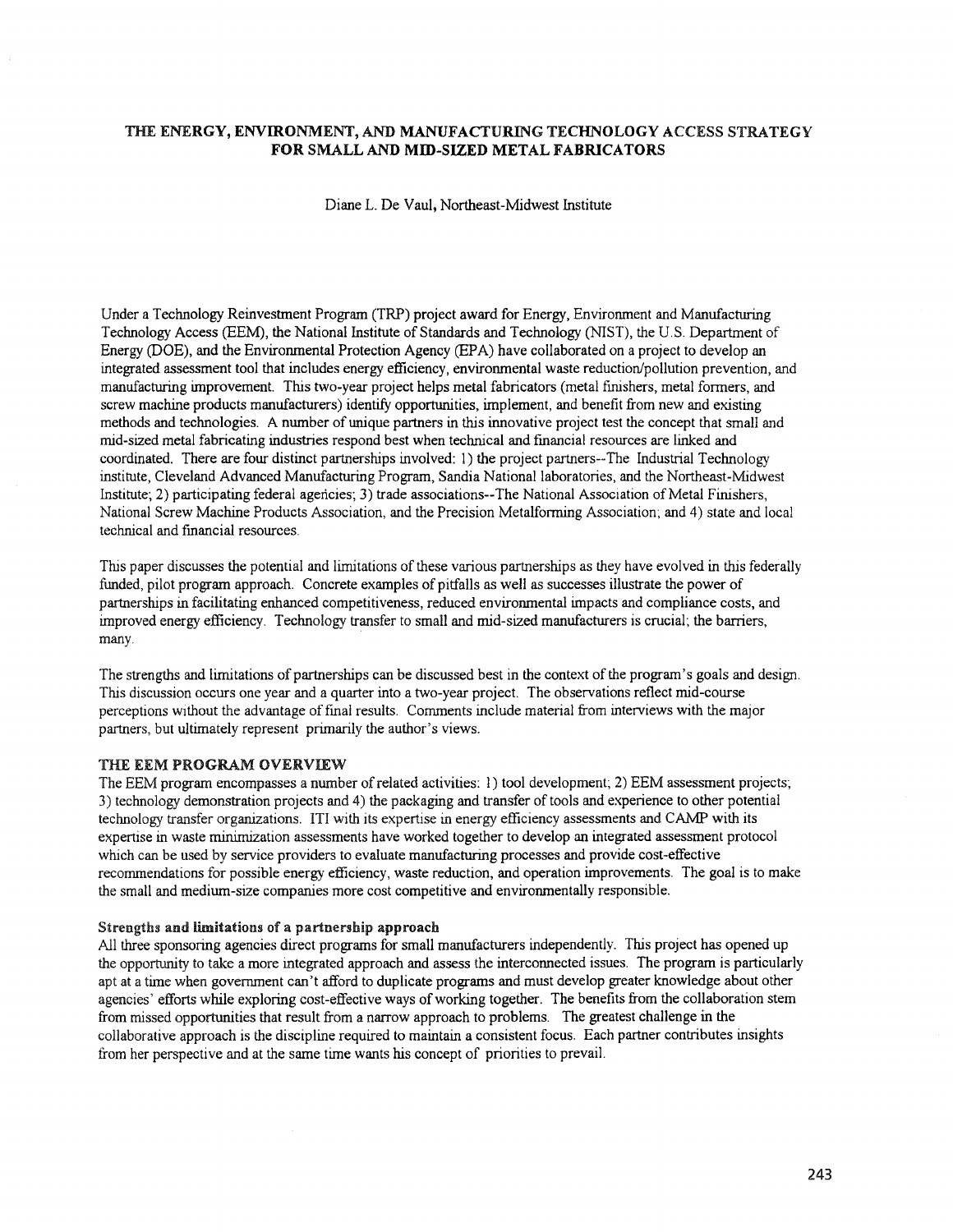# Technical Assistance for Small Manufacturers



### Tool development

Tool development includes an assessment protocol, a bench marking tool, and a self-assessment tool. The TRP team developed an initial assessment protocol which has been piloted and refined through work with three industry groups. In order to develop an integrated assessment, EEM project partners reviewed over 80 energy, environmental, and manufacturing assessment tools. Currently, twenty pilot assessments are being completed to test the protocol which uses the following five-step process.

- Step-1 Initial Company Contact. Explain process and gather preliminary data and information about the company.
- Step-2 Preliminary Site Visit. Half-a-day tour of facility.
- Step-3 Site Visit. Day One--interviews and data collection; Day Two--off-site team brainstorming session to develop list of opportunity areas. Third Day--on-site debrief company management on opportunity areas.
- Step-4 Analyze and Prepare Report. Final report completed within two weeks after site visit. ø
- Step-5 Report Presentation, Evaluation and Follow-up. Includes developing an action plan for implementation.

The assessment protocol identifies fairly straight forward opportunities that both have an impact and can be implemented with a short payback. The assessment team has limited itselfto four to five recommendations, believing that companies are unlikely to implement more than that. The teams have limited time and tend to do less with the manufacturing side, since it is such a huge cost, both to the manufacturer and to the assessment team in terms of effort needed. However this is where the savings are huge as well. For example, many screw machine shops carry inventories that may tie up as much as fifty percent of their assets. If the plant manager reduces inventory 10 percent savings can easily add up to \$100,000. This is not the case with energy and environmental savings. These shops may make 20,000 widgets rather than 10,000 and put them in storage so they will have them when they get an order. However, sometimes the widgets rust in inventory and have to be scrapped. Often plant operators pay insufficient attention to how they schedule. They will put another order in and pull the one they are running, trying to keep up with the most recent priorities. Many plants could improve by utilizing a scheduling person with a computer system to organize and provide reliable information on runs.

In contrast, energy efficiency lighting gives payback in 2-4 years generally, unless there are substantial utility rebate programs. Similarly it takes assessors a lot oftime to acquire information on motors compared to other opportunities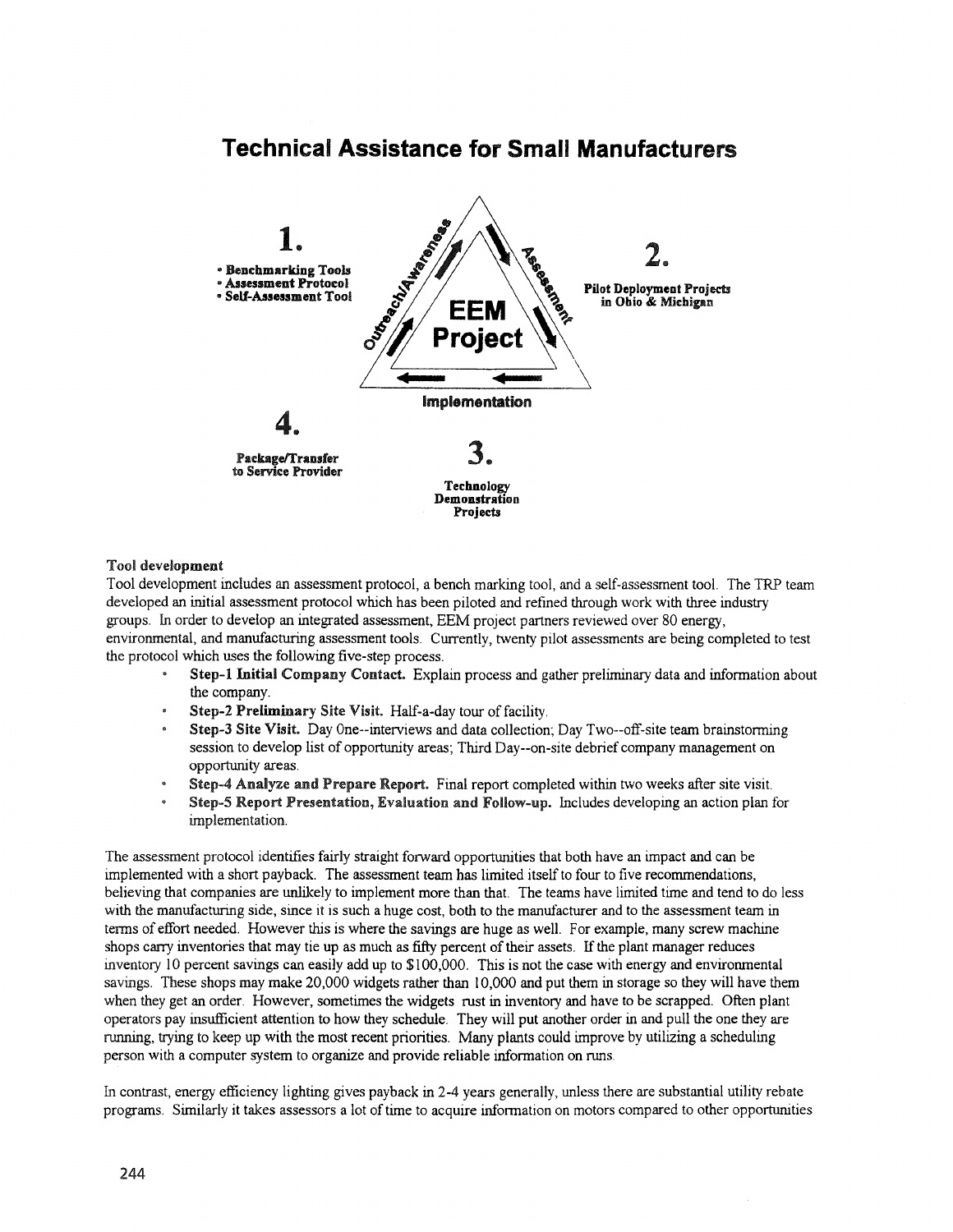available in the operation. More importantly, "company presidents look down on us if we spend time counting light bulbs, like we can't do anything else." Often the payback on eliminating hazardous waste per se is less than focusing on solid waste disposal. One company for example spent \$30,000 a year on hazardous waste disposal, versus \$250,000 on solid waste.

The same basic approach works with all three industries. The assessment protocol lists questions that guide assessors to the key processes and systems within the plant. They are designed to guide the assessor to collect information on major cost elements in the plant, so the assessors can productively target resources in their analysis. The bench marking studies guide the search for trigger points in the plant.

The EEM Assessment Protocol developed by the EEM-TRP Team has established a set of information requirements that addresses operations and costs common to manufacturers. Sandia National Laboratories is developing a PCbased tool to meet the organization, analysis, and reperting requirements ofthe Protocol.

Teams perfonning EEM Assessments at manufacturing facilities have no time to waste gathering, organizing, and assessing information. The assessment tool is a windows-based software package that will allow users to rapidly enter information, perform calculations, view results, print intermediate reports, and export tables and results to a word processor for fmal reporting. In addition to the fmal report, the software tool will export information from the assessment that will be useful for bench marking future assessments and comparisons within industry sectors. Over time, this set of information will be a valuable tool in itself as MTCs build a database of measured costs and operations for specific industry sectors. .

The package is being developed with an eye to future possibilities. Already planned is the ability to add templates to analyze performance requirements for common pieces of equipment such as air compressors. Another possibility is the capability to deal with imprecise costs and operational information that would be better described as spanning a range rather than a single data point. Also planned is the possibility that the assessment tool will be used to aid follow-on assistance by the MTCs. In this regard, the tool will have the capability to build a cost model based on eight cost categories and perform multi-level process mapping of operations.

The Performance Bench marking Service (PBS) at ITI has made progress in developing a manufacturing, energy and environmental bench marking metrics for the metal fmishing and coating, screw machine, and metalfonning industries. The service, started in 1991 , has delivered over 1,500 customized bench marking reports to over 1,300 manufacturing companies. The reports provide best practice metrics in many areas, including:

- design and manufacturing lead times
- labor productivity and training
- inventory turns
- scrap and reject rates
- scheduling and timeliness
- technology use.

Each company completes a user-friendly, self-explanatory, five-page bench marking questionnaire, out of which the PBS calculates more than 40 performance measures and prepares a free customized 25 page report. The report measures their performance against that of a customized comparison group of companies drawn from PBS's large database. Each company is compared against firms like theirs -- those in their industry, of similar size, running similar parts, facing similar customer demands.

As part of the EEM TRP project, PBS is incorporating bench marking in the energy and environment areas. The metal fmishing and coating bench marking questionnaire has been completed and administered to roughly 1000 companies nationwide. The screw machine products and metalforming questionnaires have also be completed and administered. Over 100 companies in metal fmishing and coating completed and returned the questionnaires for customized reports. Company profiles showed:

- annual sales between \$1 million and \$6 million;
- employment size ranging from less than 20 to over 80 employees:
- participating companies served the auto, aircraft and aerospace, communications and electronics, and other industries: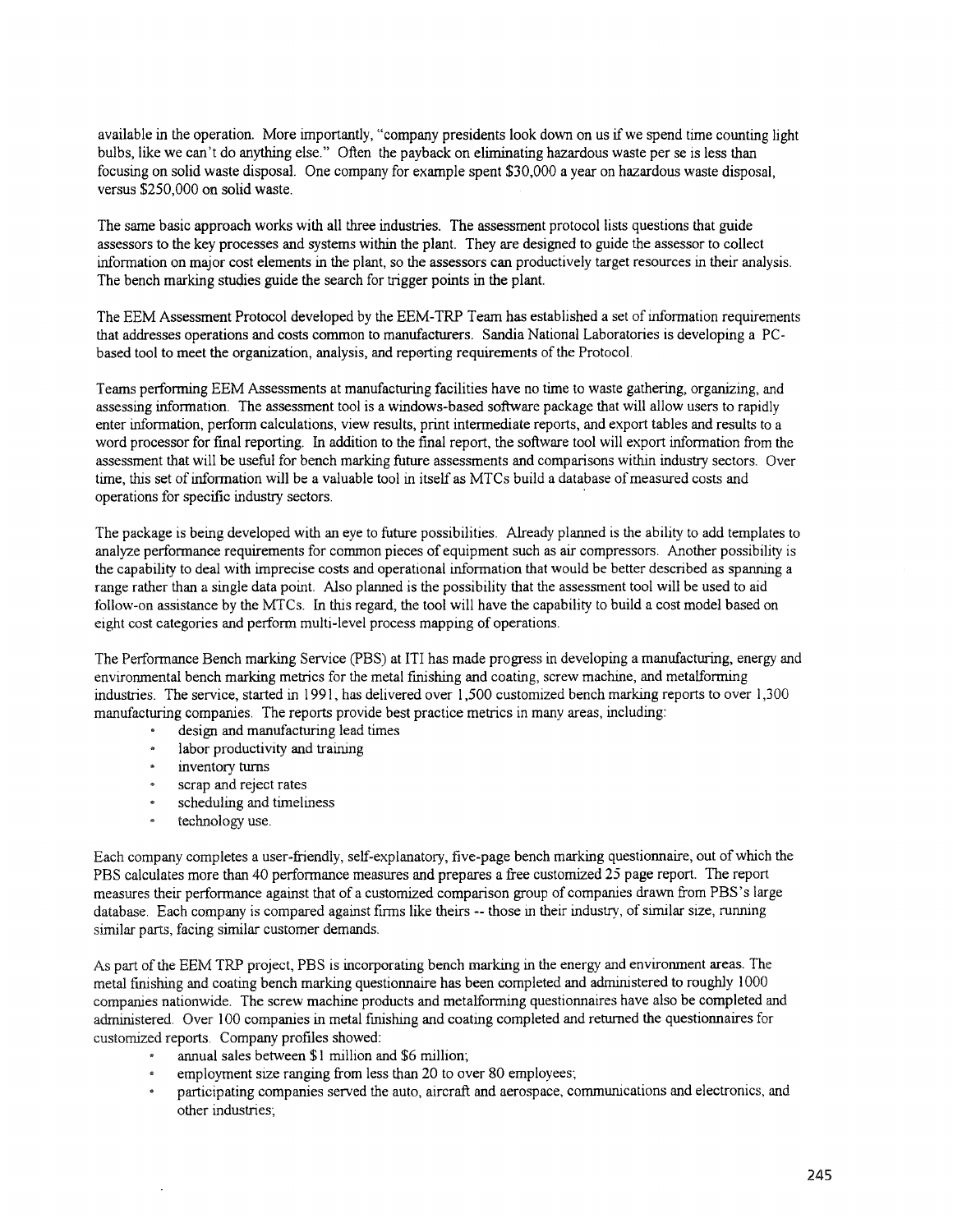majority of respondents were metal platers (56 percent), 25 percent were coaters, another 14 percent were annodizers, with 5 percent miscellaneous.

The fastest growing 10 percent of firms saw their sales increase by more than 71 percent over the past two years, while the bottom 25 percent of the industry experienced a net decrease in sales. Some companies spent more than 14 percent oftheir sales on waste treatment, disposal, and environmental compliance costs, while others spent less than 1 percent ofsales on these costs. Water use varied widely in the group. Some companies used almost 7 gallons of water for every dollar in sales, while others used one third of a gallon for every dollar in sales. Extensive computer use in this industry is relatively rare. Partially as a consequence of rapid growth in sales, many metal finishing companies are experiencing declining on time performance--fully 40 percent of companies were late more frequently now than two years ago, and only 14 percent improved their on-time performance. Additionally, many companies regularly expedite jobs by intenupting production and bumping other jobs from the existing schedule. On average, companies expedited over 17 percent of their jobs! However, a full 54 percent of companies have bought scheduling or inventory control software in the past two years--probably to cope with this problem.

The single most important measure of productivity is a company's value added per employee (value-added is the difference between the purchase price of raw materials and the selling price of the finished work" it is a measurement of the market value of all work completed in a company). There was a wide range on this metric too. Some companies had value-added of more than \$77,000 per employee, with others falling below \$35,000. Since value-added measures the productivity of the entire shop, low value added generally reflects low capitalization and skill levels. Plants ranged from a high of at least 9.44 percent of sales costs going for energy use to a low of 2.08 or below. On average, plants showed a modest 13 percent reduction in energy costs as a percent ofsales over the past two years, with 37.6 percent showing an increase and 60 percent showing a decrease. Kilowatt hours of electricity use per \$100,000 in sales varied from at least for 10 percent of companies to 1 percent or below for the lowest 10 percent of companies. *Only* 22.8 percent of companies formally track energy use by machine or activity, although 72.6 percent said they instituted simple energy saving practices (such as using energy-efficient light-bulbs or reducing air compressor leaks). Fully 65.3 percent said they modified manufacturing processes or practices in order to reduce energy costs. However only 15.6 percent reported using a facility-wide peak demand control system; 26.3 percent recovered heat; 46.8 percent used variable speed drives and 37.7 percent used automatic process controls such as programmable logic controllers.

One ofthe biggest barriers to improvement is the perception that a company is doing better than they actually are. When companies fill out their bench marking questionnaire they also rate themselves vis-a-vis their competitors. According to ITI's bench marking team, half of all companies they surveyed believe that they perform in the top 10 percent of their industry. As this self-rating suggests, such perceptions can prevent plant managers from realizing there are reasons and a need to improve. As one plant owner confided, competing in the market is like playing football without knowing the score until the game is over.

The EEM Tool Development Team is developing an EEM Self-Assessment Tool in the form of a questionnaire that will help companies fmd out where they stand on key energy, environment, and manufacturing measures. The Tool Development Team is searching through available infonnation on performance measures, and will select a few key questions that will help managers do a quick reality check. Some measures under consideration are:

- percent change in sales;
- value added per employee;
- on-time deliveries;
- solid waste generated;
- water use:
- hazardous waste disposal costs;
- natural gas use; and
- energy costs.

Based on bench marking data, the company can determine ifthey really are above average. For example, in the metal finishing industry, an above average firm would have a value-added per employee of at least \$46,000, a minimum 5.4 percent increase in sales in the past 2 years, environmental compliance costs less than 4 percent of sales, and energy costs less than 5.4 percent of sales.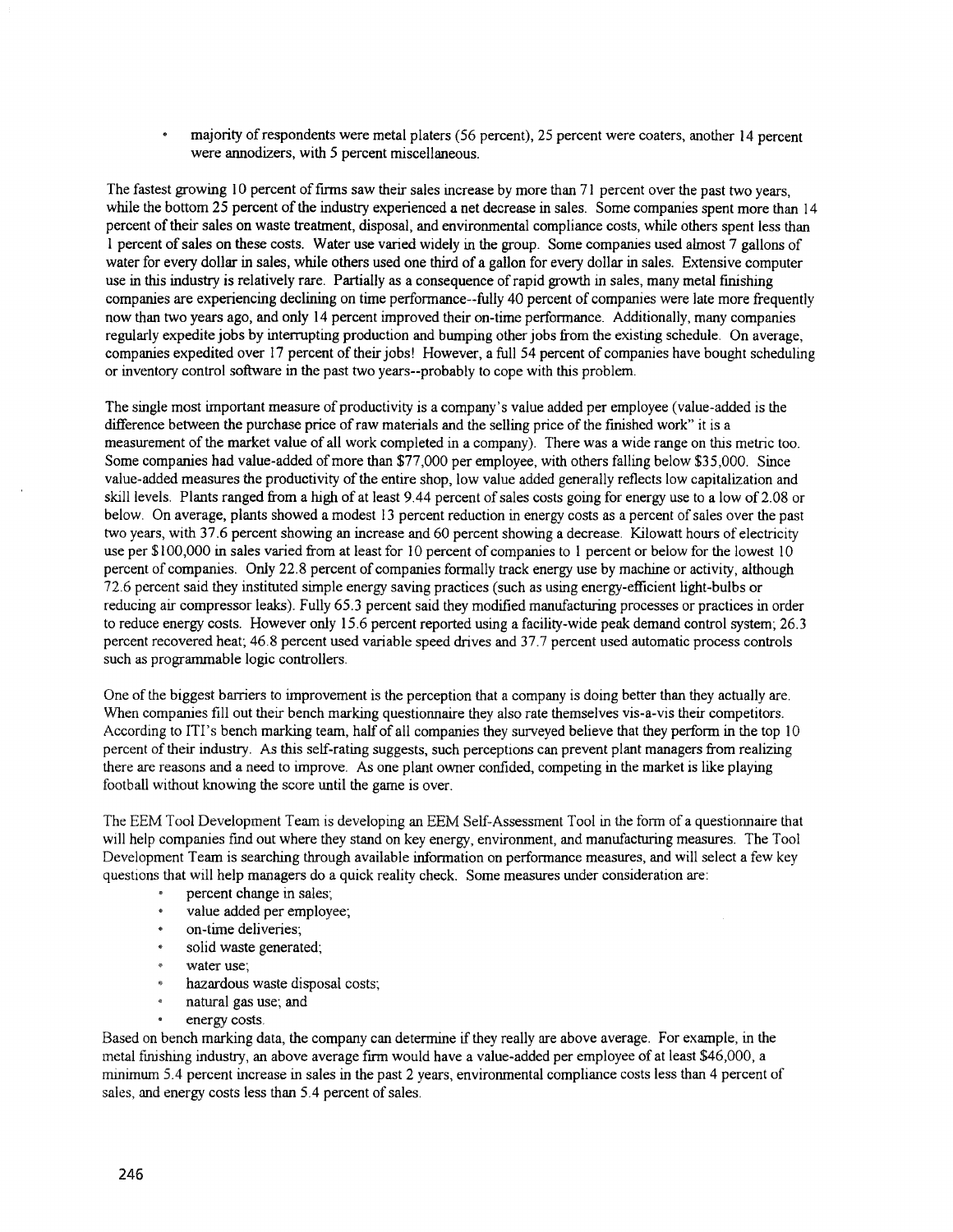The team expects to have the frrst questionnaires ready by July 1995 with field testing through September 1995. Present plans call for publication of self-assessment questionnaires in several industry association magazines (such as *Products Finishing, Metal Forming,* and *Automatic Machining),* targeted for frrst quarter 1996. Articles would include the questionnaire, industry comparison scales for each question, guidelines for interpretation, and information on how to access resources to follow-up (such as how to obtain a full Energy, Environment, and Manufacturing Assessment from a qualified service provider).

#### Strengths and limitations of a partnership approach

The physical separation of the two organizations has made collaboration difficult, although initially, the teams did one assessment in Detroit and in Cleveland together. However, six hours of driving time on top ofthe working day has meant that this level of collaboration was not practical. One of the drawbacks of having two teams involved in the protocol design was the difference of opinion in the design as it was set up. One approach was to come up with a basic protocol design and then modify the approach as it is field tested in the assessments. The other approach was to experiment with different protocols and then draw on the best features of each for the fmal protocol. Had the teams developed their own protocol they would have tested both approaches to see which worked best. Because they had agreed to field one approach both teams had to agree on the same one. The challenge to the assessment teams now is to cut out an additional 30 to 40 percent of the time required to perform an assessment to keep the costs within realistic limits. The most time consuming part of the assessment process is writing the recommendations. Sandia's development of a software package should cut down on the writing time as it will provide a framework or templates which will be industry specific to help generate reports.

The trade associations have been extremely valuable in getting companies to participate. Their involvement in the project has added credibility with the companies involved. Acceptance has come largely from the national associations. Some have the attitude that they just want lower taxes and less regulation rather than government programs. They have continued to support the project by including information in newsletters. CAMP and ITI have participated in association meeting and the associations have reviewed the industry reports and the industry profiles. However, their participation and active involvement in the TRP project has varied substantially. For example, AESMF has been very involved in environmental issues and it has been easier to focus on their problems since they tend to be at a level that the project can deal with.

The industry working groups, made up of six to ten companies, provide important information about their major challenges. These groups have been valuable in part because company owners are more open in these informal discussions with their peers. Participation in these groups has allowed the TRP teams to get a sense of the issues these companies struggle with daily. Some of these needs are outside the scope of EEM and the immediate project. For example, screw machine industry considers employee problems paramount. The issues cluster around training, hiring, and retaining employees that are reliable, will stay on the job for any length oftime, and have basic skills. A challenge for TRP assessors is sharing results with the working group openly, since there is concern about revealing information that would allow plants to be identified. Confidentially concerns dictate the sharing of generic information only.

Industry Working Groups have limited time to commit to meetings. Initially the meetings were extremely helpful, but attendance has dropped at subsequent meetings. Companies that receive project assessments tend to be more involved in the project and more willing to attend meetings.

#### EEM assessment projects

Currently, ITI has completed seven assessments and CAMP, nine. ITI performed assessments for a screw machine operation and a stamping plant in the fourth quarter of 1994, a screw machine shop, t\vo stamping plants and a metal finishing operation in the fIrst quarter of 1995, and then completed an assessment of a metal forming/extrusion plant in April.. Assessments scheduled for May include two metal finishing operations and one stamping plant. CAMP assessed two metal fmishers, three metal stampers, and four turned products manufacturers, with one more planned. Both ITI and CAMP report that companies are pleased with the assessments and recommendations. As the assessments progress and the TRP team continues to modify the process, the protocol \vill be a more effective tool to assist manufacturing in controlling costs and wastes, and improve operations. ITI made the following recommendations to the companies it assessed: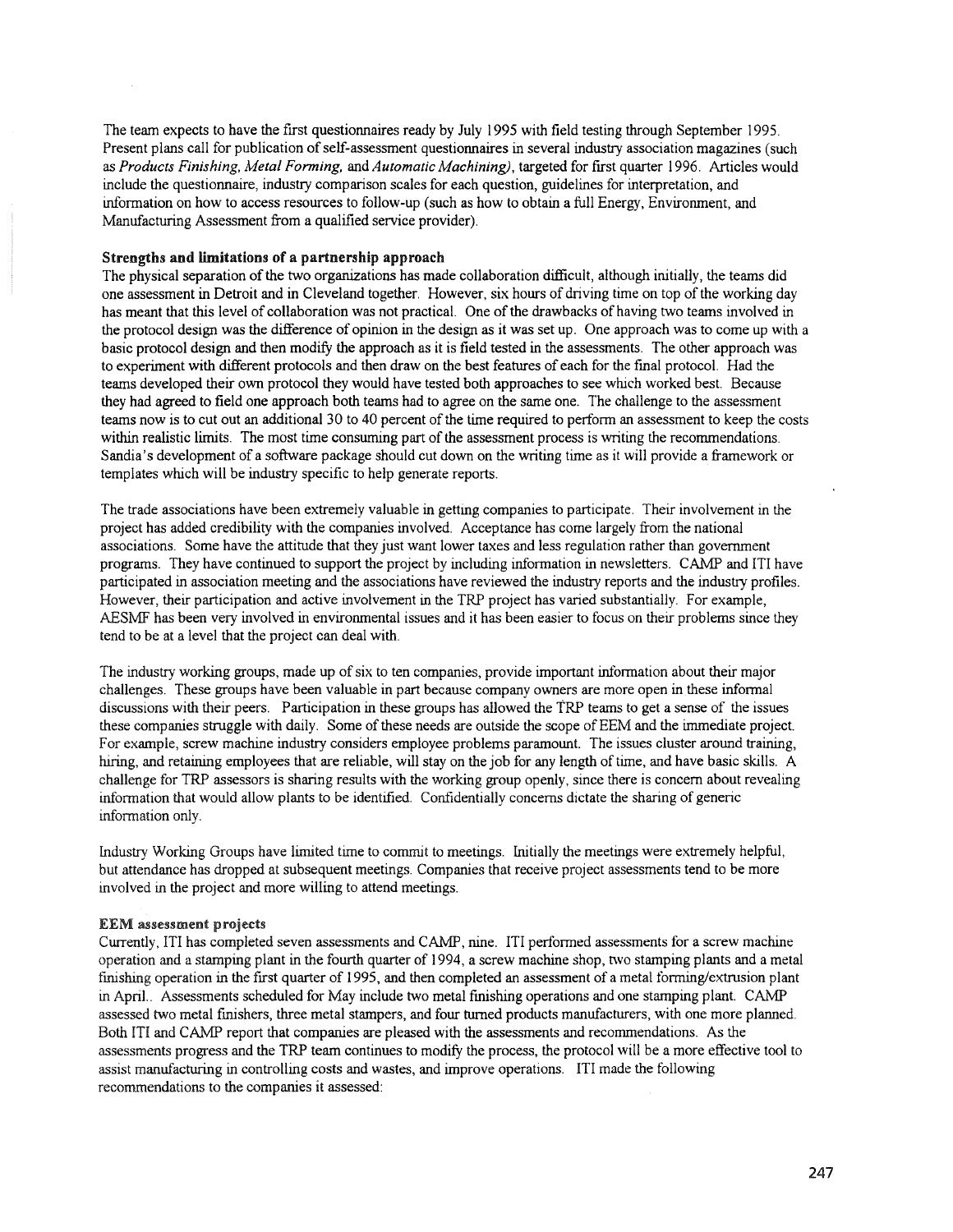# RECOMMENDATIONS

| <b>Description</b>                                 | <b>Potential Cost</b><br><b>Saving Per Year</b> | <b>Estimated</b><br>Implementation<br>Cost | Payback<br>(years) | <b>Comments</b>                                                                                 |
|----------------------------------------------------|-------------------------------------------------|--------------------------------------------|--------------------|-------------------------------------------------------------------------------------------------|
| Reduce Non-<br>productive<br>Compressed Air<br>Use | \$9,500                                         | \$8,500                                    | 0.9                | Fix leaks, install<br>automatic shut off, control<br>system, serve feed<br>mechanism            |
| Reduce Plant Air<br>Pressure                       | \$5,000                                         | \$0                                        | Immediate          | Reduce plant air pressure<br>from 110 psi to 90 psi                                             |
| Install Common Air<br>Header                       | \$9,500                                         | \$10,000                                   | 1.2                | Install a load manager                                                                          |
| Reduce Cutting Oil<br>Waste                        | \$12,850                                        | \$4,725                                    | 0.4                | Increase efficiency of chip<br>wringer, reduce air<br>emissions and oil loss to<br>parts washer |
| Upgrade<br>Compressed Air<br>System                | \$2,800                                         | \$1,100                                    | 0.4                | Fix air leaks, reduce line<br>pressure, outside air for<br>intakes.                             |
| Upgrade<br>Compressed Air<br>System                | \$6,977                                         | \$5,190                                    | 0.7                | Fix piping design and air<br>leaks, outside air intake,<br>exhaust heat inside                  |
| Upgrade<br>Compressed Air<br>System                | \$4,600                                         | \$3,100                                    | 0.7                | Fix leaks, outside air,<br>exhaust air inside                                                   |
| Upgrade<br>Compressed Air<br>System                | \$4,500                                         | \$11,600                                   | 2.5                | Reduce line pressure,<br>install control system,<br>outside air at intake, load<br>manager.     |
| Upgrade lighting<br>System                         | \$6,900                                         | \$8,400                                    | 1.2                | Install high efficiency<br>lights and ballasts; install<br>occupancy sensors.                   |
| Upgrade Lighting<br>System                         | \$8,385<br>ş                                    | \$11,723                                   | 1.4                | Install high efficiency<br>lights and ballasts.                                                 |
| <b>Upgrade Lighting</b><br>System                  | \$362                                           | \$707                                      | 2.0                | Install high efficiency<br>lamps.                                                               |
| Improve Batch<br>Oven Efficiency                   | \$28,471                                        | \$42,100                                   | 1.5                | Keep oven doors closed,<br>install stack heat exchange<br>for space heating                     |

 $\hat{\mathcal{A}}$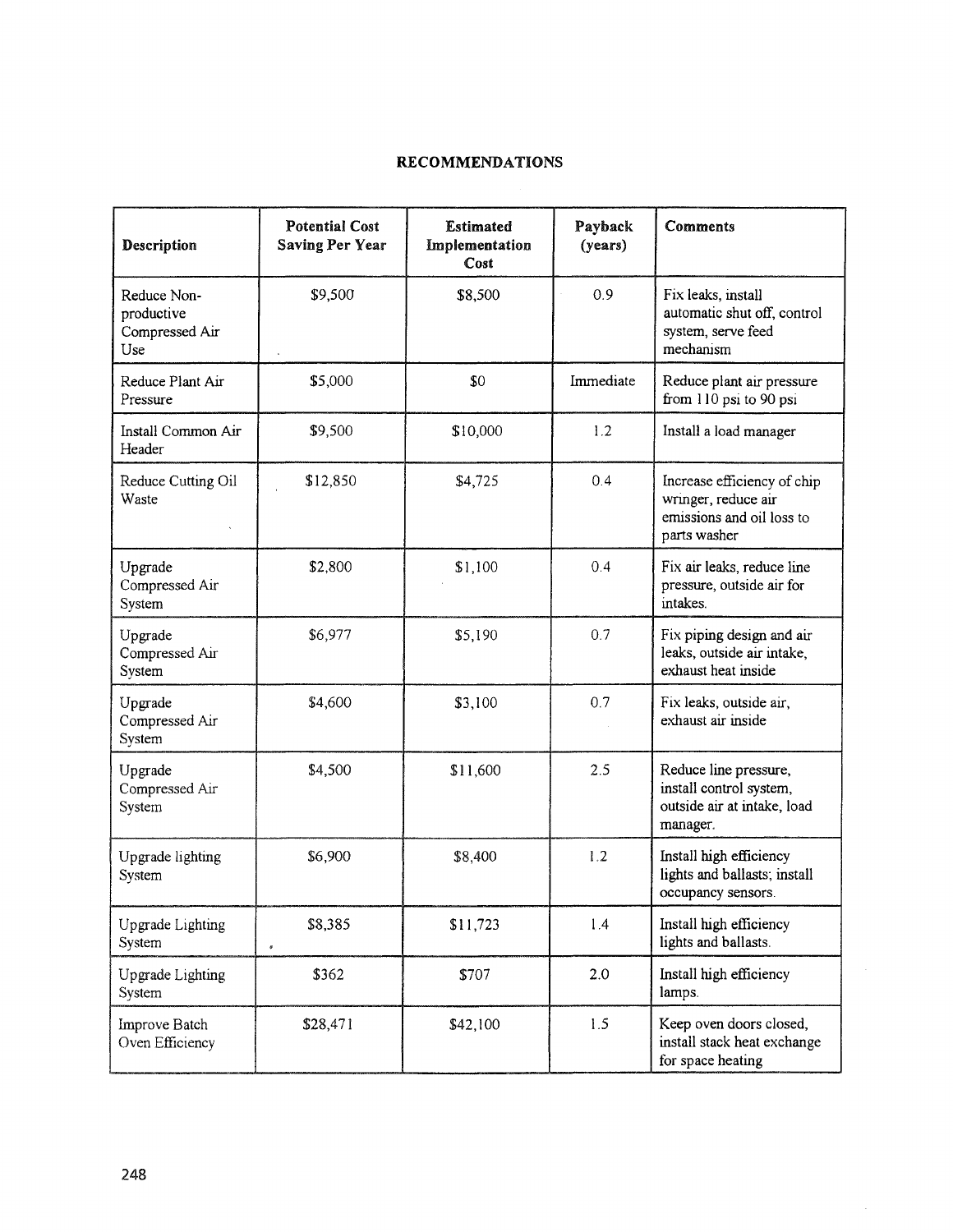| Upgrade Part<br>Manufacturing<br>System            | \$124,000 | \$270,000 | 2.2       | Implement a production<br>cell at the press including<br>part washing and<br>packaging.                                   |
|----------------------------------------------------|-----------|-----------|-----------|---------------------------------------------------------------------------------------------------------------------------|
| Reduce Rework                                      | \$6,000   | \$15,000  | 2.5       | Improve process control,<br>require key entry of all<br>orders, check surface area<br>calculations, operator<br>training. |
| <b>Upgrade Parts</b><br>Washing System             | \$7,000   | \$5,000   | 0.7       | Place parts directly onto a<br>conveyor to the parts<br>washer, eliminate WIP<br>storage.                                 |
| <b>Upgrade Parts</b><br>Washing System             | \$84,800  | \$86,000  | 1.0       | Switch from vapor<br>degreasing system to<br>aqueous parts washing.                                                       |
| Implement<br><b>Statistical Process</b><br>Control | \$20,600  | \$35,400  | 1.7       | Eliminate redundant<br>inspection.                                                                                        |
| Idle Equipment<br>Shut-off                         | \$9,000   | \$0       | immediate | Instruct operators to shut<br>off machines not in use.                                                                    |
| Reduce Machine<br><b>Idle Time</b>                 | \$1,486   | \$4,000   | 2.7       | Install automatic shut-off<br>controls                                                                                    |
| Reduce Water Use                                   | \$25,000  | \$21,122  | 1.2       | Fail safe operation of<br>recirculating pump,<br>temperature control on heat<br>exchangers                                |
| <b>Improve Existing</b><br>Motors and Drives       | \$2,000   | \$4,200   | 2.1       | Install high efficiency<br>motors and V-belts.                                                                            |
| Install High<br><b>Efficiency Motors</b>           | \$4,000   | \$4,800   | 1.3       | Replace motors as they<br>wear out.                                                                                       |
| Implement<br>Returnable<br>Packaging               | \$6,630   | \$8,000   | 1.2       | Reduces packaging<br>material costs and need to<br>wash parts.                                                            |

## OPPORTUNITY AREAS

| Area                                                  | Comment                                             | <b>Potential Savings</b> |
|-------------------------------------------------------|-----------------------------------------------------|--------------------------|
| Shut down unit heater                                 | Shut off redundant gas heater                       | \$270 annually           |
| Use parts washer and grinders<br>during off peak time | Reduce demand by shifting<br>operations to off-peak | $$1,1056$ annually       |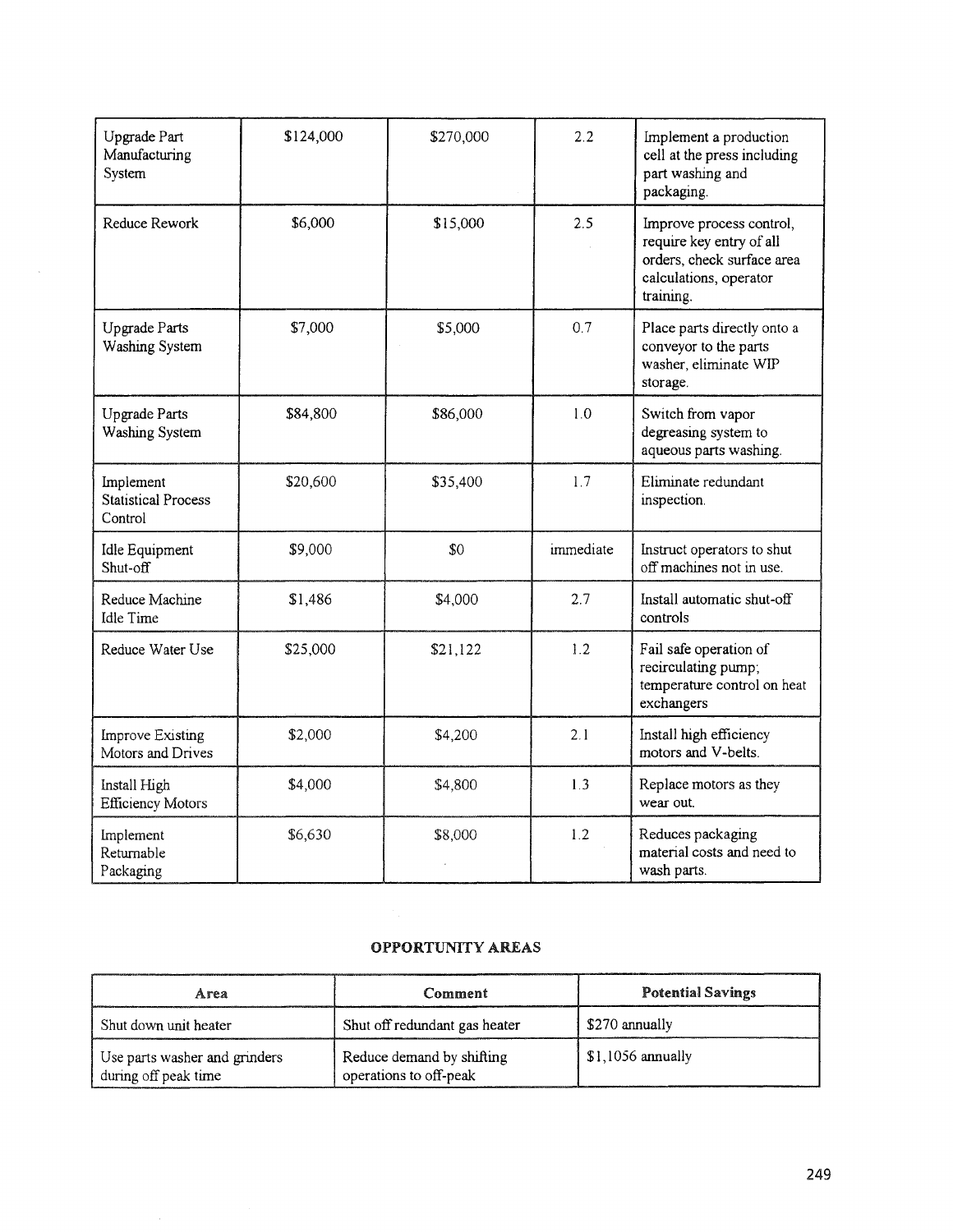| Install overhead steel storage           | Improve plant layout and material<br>handling                                                                                             | Improved through-put, savings<br>depends on strategy selected.                                                                    |
|------------------------------------------|-------------------------------------------------------------------------------------------------------------------------------------------|-----------------------------------------------------------------------------------------------------------------------------------|
| Improve parts storage system.            | Store parts by part number instead<br>of machine number                                                                                   | Increase inventory turnover and<br>improve delivery                                                                               |
| Install Variable Speed Drives            | Retrofit presses with VSD                                                                                                                 | Reduce energy demand by 20%,<br>savings depends on implementation<br>strategy.                                                    |
| Reduce Chemical Use                      | Reduce coolant use by installing<br>intermittent spray when feasible.<br>Reduce detergent use by filtration<br>& recycling.               | Savings depends on<br>implementation strategy.                                                                                    |
| Reduce Raw Material Inventory            | Reduce quantity of steel stock.                                                                                                           | 10% reduction yields \$13,290 if<br>invested at 6%.                                                                               |
| Insulate Oven Conveyor                   | Enclose conveyor system to keep<br>heat within the oven.                                                                                  | Savings of \$400 annually, payback<br>of approx. 3 years.                                                                         |
| Reduce Work in Process                   | Proper staging and queuing of bins.                                                                                                       | 10 bins tied up in process yields<br>\$3,060 if invested at 6%.                                                                   |
| Reduce Chemical Use                      | Reduce use of alkaline cleaner and<br>acid pickling solutions, by<br>installing appropriate micro<br>filtration and ion exchange systems. | Typical systems cost \$20-30,000,<br>result in savings of approximately<br>90% of chemicals used, giving<br>payback of 1-3 years. |
| Reduce Finished Goods Inventory          | Warehouse management program.                                                                                                             | Reduce labor costs picking orders,<br>eliminate need to expand<br>warehouse space.                                                |
| Proper Dilution of Cutting Oil           | Use appropriate additive in the<br>correct amounts to reformulate oil                                                                     | Reduces tool wear, misting in plant.                                                                                              |
| Preventative Maintenance Program         | Follow up on "critical items"                                                                                                             | Reduce machine downtime                                                                                                           |
| Improve Plant Layout                     | Remove "old equipment" storage<br>from critical areas                                                                                     | Reduce material handling costs,<br>improve throughput.                                                                            |
| Purchase Hollow-tube Stock               | Investigate trade-off between<br>purchased cost and scrap value                                                                           | Depends on purchased cost of solid<br>vs. Hollow and scrap value                                                                  |
| Improve Assembly Area Layout             | Increase throughput by improving<br>material handling. Balance<br>operation to even out work load.                                        | Eliminate need for an extra person<br>to inspect parts.                                                                           |
| Expand In-house Processing<br>Capability | Develop capability to perform<br>critical outside services in-house                                                                       | Better control over scheduling,<br>quality, and delivery, reduce<br>inventory in process and<br>transportation costs.             |

## Strengths and limitations of a partnership approacb

One of the assessment team leaders pointed out that the strength of the integrated assessment is moving into a plant with an open point of view. Since the approach forces the team to look at the total plant process, it forces the team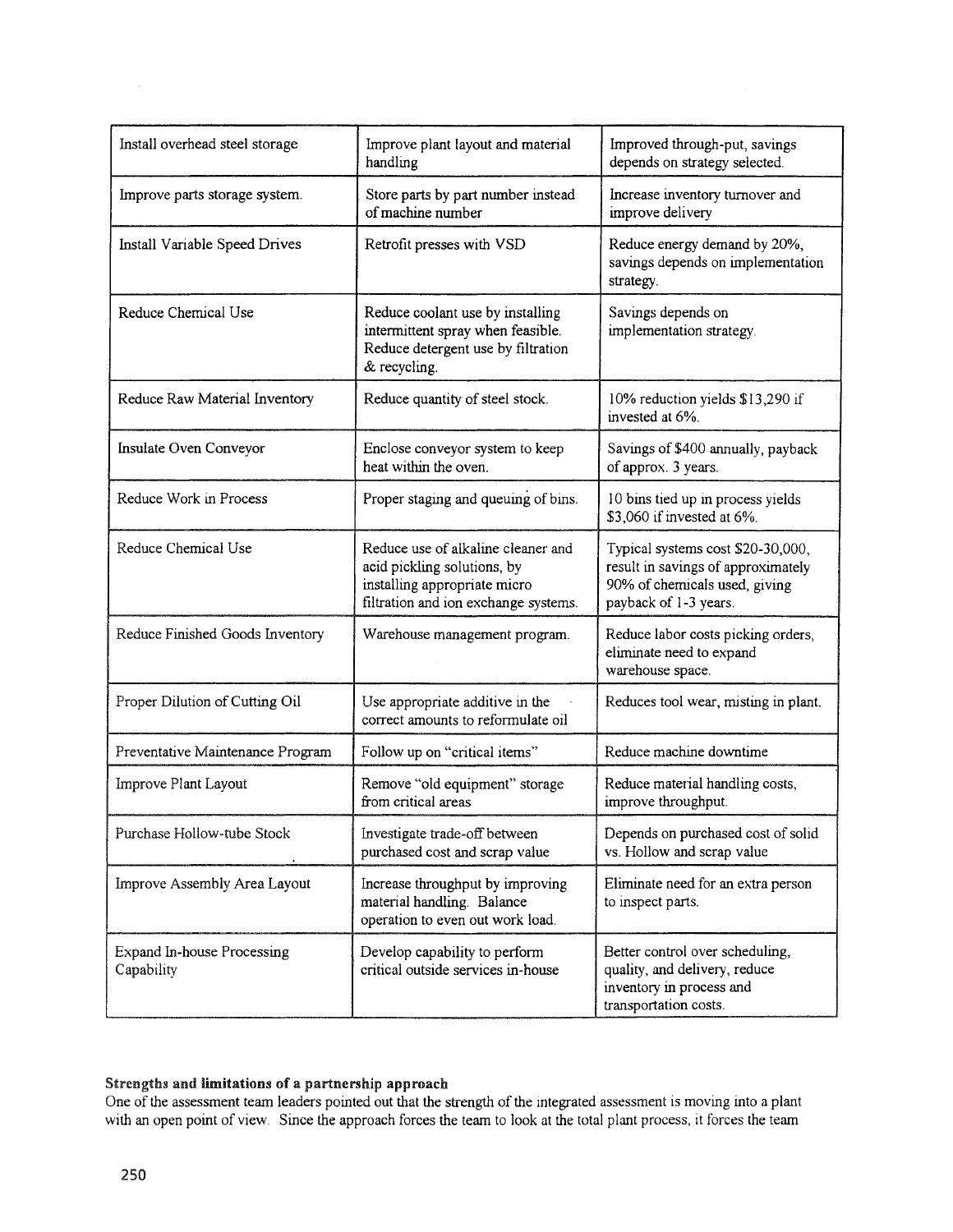members to ask questions and probe processes outside of their narrow expertise. The team developed a protocol that allows them to get to the heart of the process quickly. These small manufacturers for the most part are working under constant pressure to get the product out the door. They have little time to stop and try to figure out ifthere is a better way to do things. Opportunities range from bit items, such as upgrading a part of the production process to smaller more mundane projects. For example, the team noticed that in one plant there was an excessive amount of detergent being used to remove oil from parts. The maintenance engineer explained that the cleaner contained no oil. Yet when they checked the composition ofthe cleaner it did in fact contain small amounts of oil. This was causing heavy use of detergents to clean offthe parts so they could be laminated with rubber. In another plant the maintenance engineer had the air compressor hooked up backwards because he was having trouble with corrosion in the compressor. In fact the compressor was parked on top of a sludge pit. The strength ofthe approach lies in evaluating problems and solutions from the vantage point of the impact on all three: energy use, waste generation, and productivity or product quality. Typically a company focuses narrowly on the problem and try to solve it without evaluating the impact on other variables. The EEM utilizes a systemic approach and catches things that would fall through the cracks of a more narrowly focused assessment.

One of the limitations is that nobody is a generalist adequately prepared to assess a plant in all areas. Assessments performed by a team can overcome this limitation, but the limitation of the assessment teams at ITI and CAMP is that no individual has a manufacturing training--the ability to evaluate and deal with scheduling, inventory control and plant layout evaluations. The team is also limited by time and budget. They estimate it would take an additional three to five days to do that assessment of these nested problems since it would require them to analyze information flow and management problems.

One of the benefits of having two groups collaborating on protocol is dealing with similar industries supplying different markets. For example, stampers in the Cleveland area are more likely to suppiy the appliance market, whereas in the Detroit area they are more likely to work with automotive companies. Although the assumption is that pilot programs can be transferred nationally, they may in fact be more regionally bound than previously assumed. There are significant differences between Detroit and Cleveland. Automotive companies have separate sets of issued that don't transfer directly to companies supplying appliance market. ISO 9000 is a high priority issue for all three auto companies, but is not part of appliance manufacturers concerns.

## Technology demonstration projects

EEM project management has based their approach to demonstration project identification and selection on a combination of:

- $\bullet$ Company EEM assessments;
- Industry Working Group discussions~
- Expert views and recommendations,
- Trade Association discussions; and
- Federal government R&D agendas.

The project is moving ahead identifying and evaluating potential demonstration projects. Based on experience to date, many of the projects under consideration deal with environmental issues. This is due to the lack of comparative information about environmental technologies. In contrast, vendors and industry associations are providing such information on energy or manufacturing technologies. Ideally, the project will demonstrate technologies that solve immediate environmental problems as well as yield energy and process performance improvements.

In a meeting with EPA staff at the Risk Reduction Engineering Lab in February, the EPA suggested that demonstration projects flow from EEM assessments. Resulting assessment implementation projects should reduce the overall amount of hazardous materials generated--primarily from source reduction. While source reduction pollution prevention is preferred, industry is also interested in a full range of waste reduction projects, including recovery of expensive raw materials (such as recycling parts cleaning solutions) and ones that provide alternatives to disposal such as reclaiming metal from plating sludge. Recovery technologies are less risky and easier to implement than source reduction programs such as material substitution (for example, aqueous cleaners substituted for solvent based cleaners).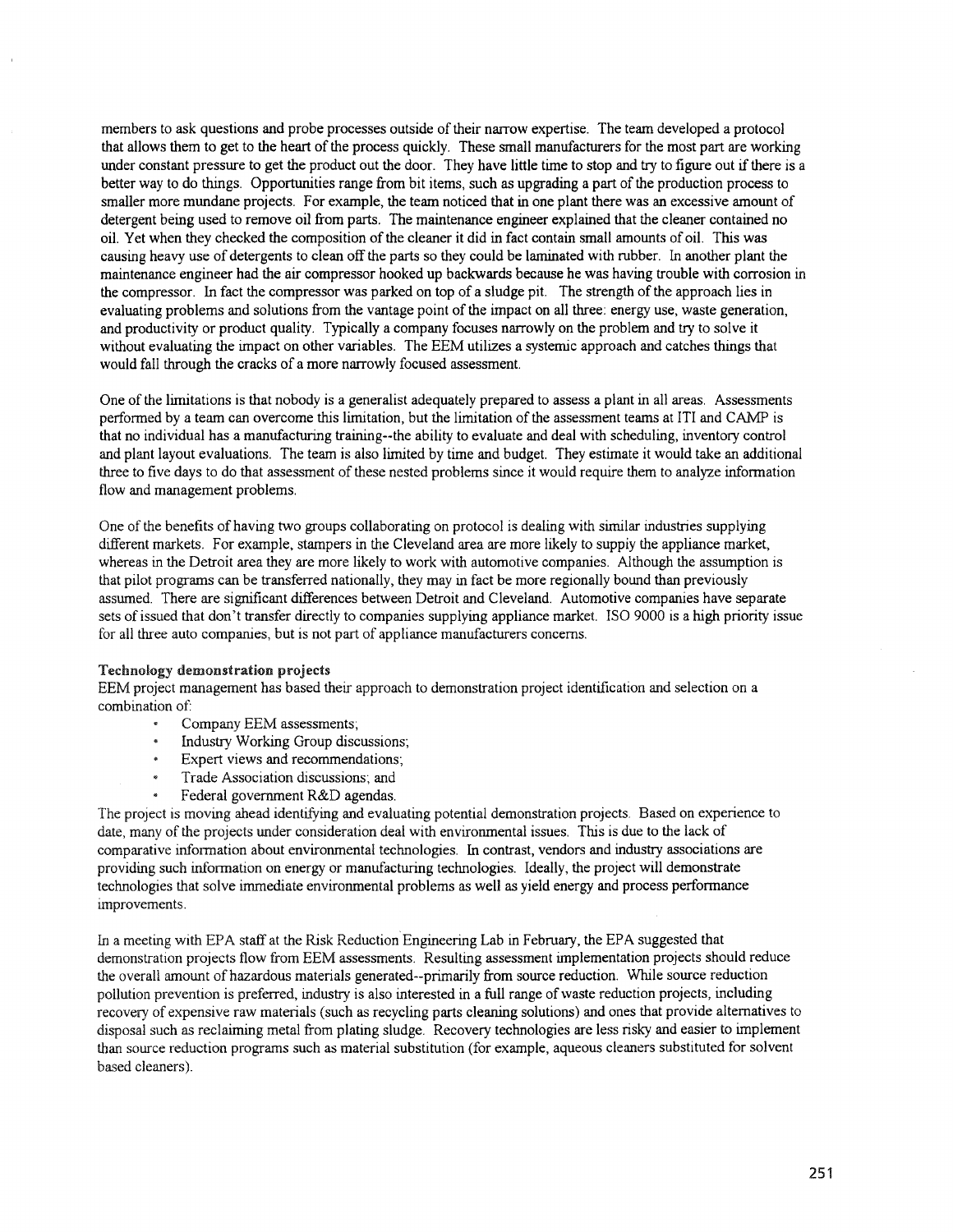Material substitution involves adjustments in product quality and process reliability, and are not readily implemented unless all ofthe questions are answered based on an operating process. Finding these projects are a problem in that a technology must already have been demonstrated to some extent to be a candidate for demonstration'

Currently, the EEM Assessment Teams are assisting in a search for appropriate matches ofsituations and technologies that are innovative and can be implemented by smaller commercial job shops. Generally, the projects' will meet the following criteria:

- recommended as a part of an EEM assessment;
- state-of-the-market or practice technologies (rather than R&D projects):
- involve participants willing to commit financial resources;
- appear to be economically feasible; and
- offer potential energy, environmental and/or manufacturing benefits.

Industry Working Group discussions have identified the following environmental technology areas ofinterest. Metal Finishing:

- $\bullet$ Closed-loop water recovery systems;
- Acid recovery systems;
- Alloy plating of steel as a substitute for stainless steel;
- $\bullet$  . Replacements for cadmium plating and hexavalent chromium: and
- Waste recycling/recovery.

Metal Fonning:

Waste recycling is a big potential cost saver. This includes recycling of coolants, lubricants, water, air,  $\bullet$ and materials.

Screw Machine Products:

- Oil mist:
- $\bullet$ Liquid and metal waste streams;
- floor oil management; and
- Aqueous parts cleaning.

The role of Sandia Laboratory could be significant in identifying DOE or the U.S. Department of Defense SMP operations and transferring some of their knowledge to commercial shops.

Metal finishing has the most pressing regulatory (EPA and OSHA) requirements that will require some replacement of hexavalent chrome, cyanide and cadmium use. In general, the project's EEM assessments have identified the following areas as important for metal finishing demonstration projects:

- Recycling/reduction in use of plating solutions (electrodialysis, ultrafiltration, improved plating efficiency, recapture from rinse water); and
- Recycle/reduction in use of rinse water solutions (ultrafiltration, dialysis).

Ultimately the above processes lead to a closed loop operation.

Dealing with hexavalent chrome applications may involve use of Maximum Achievable Control Technology (MACT) for hexavalent chrome emissions. The industry has indicated its interest in demonstrating and evaluating :MACT technologies suitable for small hard chrome job shops. Other recommendations that have been made to the EEM-TRP Project:

- Recycling/reduction in use of parts-cleaning solutions (micro-filtration, ultrafiltration, solvent substitution--n-methyl pyrollidone);
- oil and dirt removal from aqueous cleaning bath with a ceramic membrane micro filtration system~
- An assessment of process control software systems:
- A database on alternative parts cleaners matched to membrane systems: and
- The Boeing "Aerogel" system from removing salts from baths.

At the American Electroplaters and Surface Finishers (AESF) Compliance Technology Research and Needs Workshop held February 16, 1995, several knowledgeable people recommended bath life extension projects as a focus area--especially infonnation on vendors and techniques. The following comments from that workshop regarding technology demonstration projects are probably valid tor all three industries involved: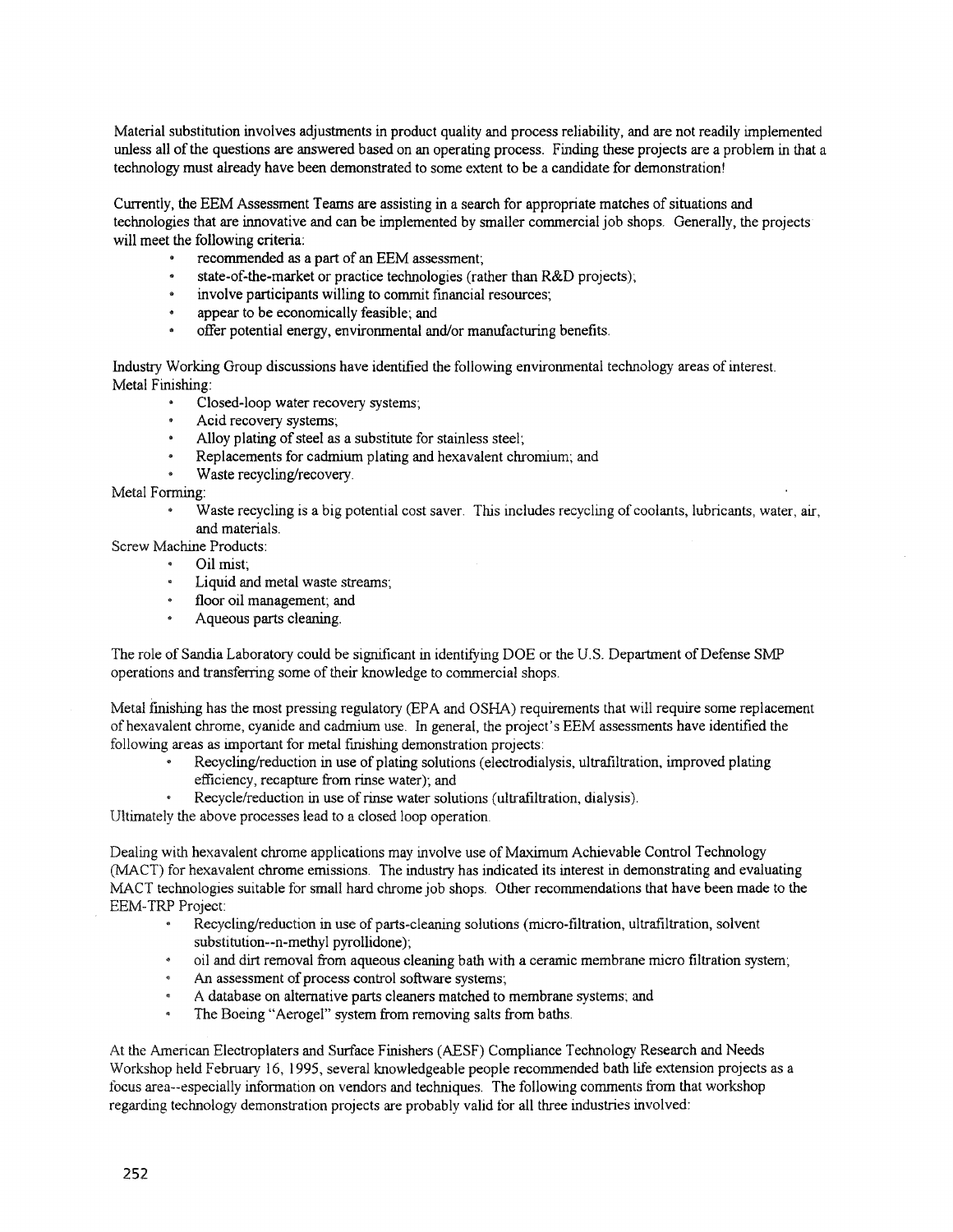- Technologies have to be very durable in tenns of operation and maintenance.
- They have to be used in a shop by operators for 6-12 months to prove themselves.
- Controls and operation should be suitable for high school graduate level operators.
- Lots of technology options exist; companies need help comparing systems, knowing what works under different situations. Project guidelines for proposing and evaluating EEM technology have been reviewed by the EEM-TRP Industry Council. The team is in the process ofselecting demonstration projects nOw.

It is too early to detennine how much difficulty Sandia National Laboratory will have identifing emerging technologies that could have beneficial applications. Communication has been difficult from a technical viewpoint, each laboratory tends to have different technical languages and approaches. Similarly, the national laboratories have grown up under a culture that permitted zero defects. This mentality is diametrically opposite to that of a job shop which is a volume, low margin business. The laboratories tend to be slow at sharing information.

## State and local resources

The Northeast-Midwest Institute has been involved in identifying state and local technical and fmancial resources that manufacturers could use as they move through implementation of the recommendations. The pilot program established with Detroit Edison is one example of an effort to coordinate technical and fmancial resources, testing the theory that a combination could result in higher implementation rates. The Northeast-Midwest Institute is writing a guide to programs for manufacturers. Although state and local organizations often offer a myriad of programs and resources, the Institute's efforts identify programs that can be effectively utilized by the small and mid-sized industrial facility. The Institute has also set up working groups for technical and fmancial group representatives to suggest ways to provide fmancing and other resources to the plants as they move through implementation.

The Institute has identified many useful resources but few manufacturers have taken advantage ofthe programs. The state of Ohio has earmarked \$10 million for its Pollution Prevention Loan Program, a relatively new program. In a meeting convened for state and local resource representatives and EEM TRP partners, a participant pointed out that plant officials applying to another state funding program ended up not utilizing it because the processing time was too long. State program representatives pointed out the new program's promise of a quick turn around time, which was met with some skepticism. The working group agreed that it would be helpful to encourage plant owners to apply for the funding to see ifthe state delivered on its processing promises. In a related discussion working group members pointed out that electroplaters often have special difficulty getting bank loans because of the perceived difficulty bank officials envision with companies' ability to handle future compliance issues. This in turn makes it difficult for platers to arrange fmancing as the new state program relies on the ability of a facility to negotiate bank fmancing.

## Detroit Edison Partnersbip

Detroit Edison Company (DECO) committed \$300,000 to a pilot program to test the impact of the EEM assessment coupled with an energy efficiency incentive up to on average \$15,000 for cost-effective improvements. In this pilot program, Detroit Edison provides 10 metal fabricators in its service area with a free \$15,000 EEM assessment, performed by ITI's assessment team. DECO offers the energy efficiency incentives to customers to buy down the payback period to two years (in some cases, down to one year). DECO officials select their customers and accompany the assessment team to the plant during the initial walk through and then again for the report presentation. The companies DECO selects average 80 to 120 employees working in plants averaging 50-100,000 square feet. In comparison, the average company ITI works with in the TRP project runs 40-60 employees working in 40,000 square feet.

Detroit Edison officials give more detailed feedback on the reports than the companies themselves. They also push the assessment team to give more numbers, suggest implementation steps, and provide more detailed cost estimates. So far the ITI assessment team has completed four assessments, three reports are finished and one company has been debriefed. The reaction at the first presentation of an assessment was very positive. Initially the president of the company chided the Detroit Edison representative about how he would rather have Detroit Edison lower rates than offer programs like this one. However, after the presentation ofthe findings and recommendations, he commented on how helpful the assessment was. He was also pleased to learn about the energy efficiency incentives Detroit